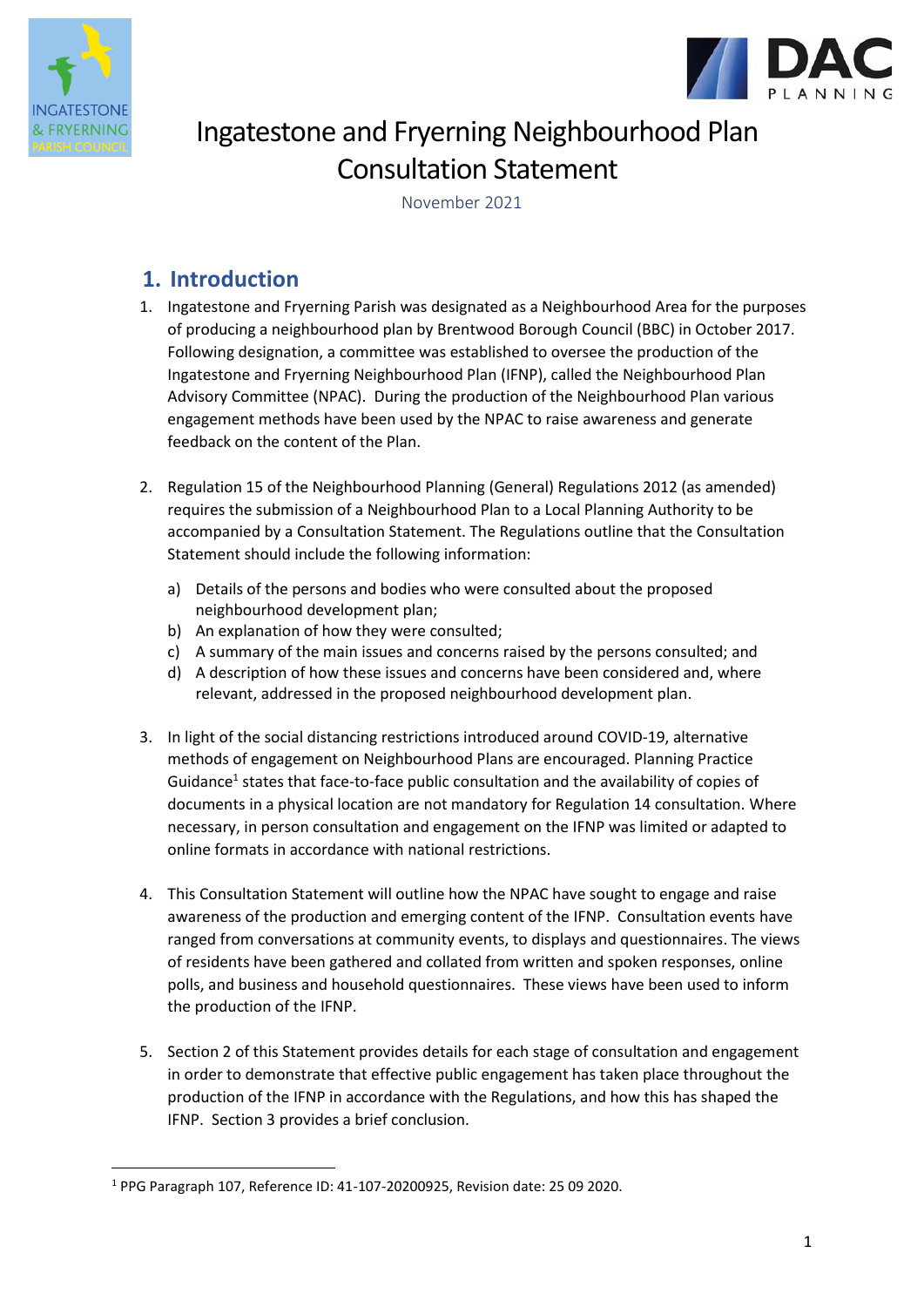



## **2. Consultation and engagement stages**

6. Table 1 presents a summary of the public consultation events and engagement which have taken place since the designation of the Parish as a Neighbourhood Area for the purposes of producing a Neighbourhood Plan in 2017.

| Date                   | Consultation event / action                      |
|------------------------|--------------------------------------------------|
| <b>July 2017</b>       | Horticulture show display                        |
| January 2018           | <b>Business questionnaire</b>                    |
| February 2018          | Anglo European School discussion                 |
| February 2018          | Roadshow event                                   |
| June 2018              | Household questionnaire                          |
| <b>July 2018</b>       | 'We want your opinion' event, Horticultural Show |
| September 2018         | Fryerning Parish Rooms display                   |
| September 2018         | Ingatestone Library display                      |
| May/June 2020          | Social media polls                               |
| September 2020         | Regulation 14 consultation                       |
| September/October 2020 | Seymour Pavilion coffee mornings                 |
| October 2020           | Leaflet drop                                     |

*Table 1: Neighbourhood Plan consultation events and engagement*

- 7. Since 2017, updates on the IFNP have regularly been shared in the Ingatestone and Fryerning Parish newsletter, which is circulated to every household two to four times a year. Updates were also shared on the Ingatestone and Fryerning Parish Council Facebook page<sup>2</sup>, Twitter account and website<sup>3</sup>. Updates through these publications and websites ensured that the community has been kept informed on the progression of the Plan and have been able to support and engage in its production.
- 8. The NPAC produced the Ingatestone and Fryerning Neighbourhood Plan Community Engagement Strategy in November 2020 (see **Appendix 1**). The strategy sets out the proposed approach and aims to consultation, consultation methods, local resident groups and statutory bodies, a consultation timeline, and a Consultation Action Plan Template.
- 9. The following sections provide further details on the consultation events and engagement which have taken place to inform the production of the Neighbourhood Plan.

#### 2.1 Horticulture show, July 2017

10. To raise awareness and interest in the Parish of neighbourhood planning, a neighbourhood planning display was presented at the Ingatestone and Fryerning Horticultural Show in July 2017. Posters and invitations for a Parish Council meeting were distributed at the event to members of the community. Interested residents were invited to sign up to contribute in the production of the Neighbourhood Plan.

<sup>2</sup> <https://www.facebook.com/IngFryPC/>

<sup>3</sup> <https://www.ingatestone-fryerningpc.gov.uk/neighbourhood-plan/introduction>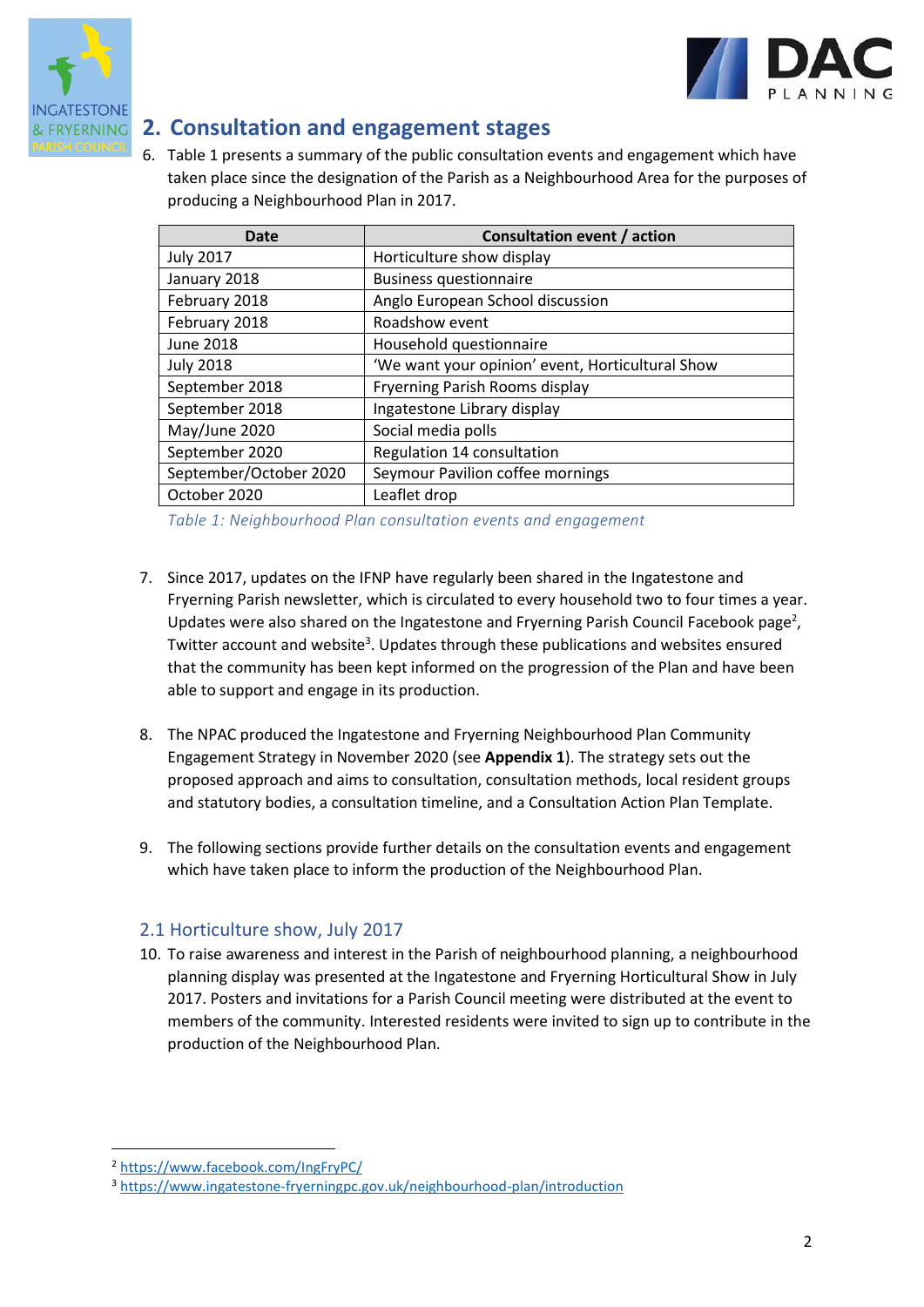



11. Following the designation of the Neighbourhood Area by BBC, the Neighbourhood Plan Advisory Committee (NPAC) was formed with parish councillors and residents in November 2017.

#### 2.2 Business questionnaire, January 2018

- 12. An online business questionnaire was published in January 2018, and the response deadline was extended until summer 2018 allowing fifty-five responses to be provided. Links to the questionnaire were circulated in the Parish newsletter and on the Parish Council's social media pages. The business questionnaire and summary of responses are presented in **Appendix 2**.
- 13. The questionnaire, designed by the Business Working Group, helped the NPAC assess the needs of the business community. Key issues identified through the questionnaire were as follows:
	- 71% of respondents highlighted concern with mobile phone coverage and 39% with broadband speed.
	- Insufficient parking provision, and its impact on staff recruitment and retention.
	- A skills deficit and its impact on staff recruitment.
	- Shortage of affordable local housing.
	- Interest in increased retail, office and start-up business space.
	- A desire for local business initiatives and village promotion.
- 14. The information gained from the questionnaire was used to inform the local business and infrastructure needs evidence base for the plan.

#### 2.3 Anglo European School visit, February 2018

- 15. In February 2018, the NPAC held a discussion with pupils at the Anglo European School as to what they would like to see in the Parish. Pupils were generally happy with the facilities and range of clubs in the village, but would have liked a youth club and a hall where films could be shown. Seymour Pavilion has since been equipped with black out blinds, projection and sound equipment to show films, which will begin following the lockdown.
- 16. The production of the Neighbourhood Plan has been a catalyst for further joint working with the school, and the Parish Council has a 'liaison meeting' with the school every term. A group of sixth formers conducted a Disability Audit of the High Street, which recommended how access to shops and other premises could be improved. The outcomes of this work are informing the Parish Councils future work programme. Young people from the school are now also participating in the Parish Council's working groups, including the climate emergency working group in particular.

#### 2.4 Roadshow event, February 2018

17. Brentwood Borough Council organised a roadshow event at the Community Club in February 2018 to support the consultation of the Brentwood Borough Local Development Plan. To assist the NPAC in preparing the evidence gathering stage of the Neighbourhood Plan, the NPAC had a table at this event to inform people about the Neighbourhood Plan and seek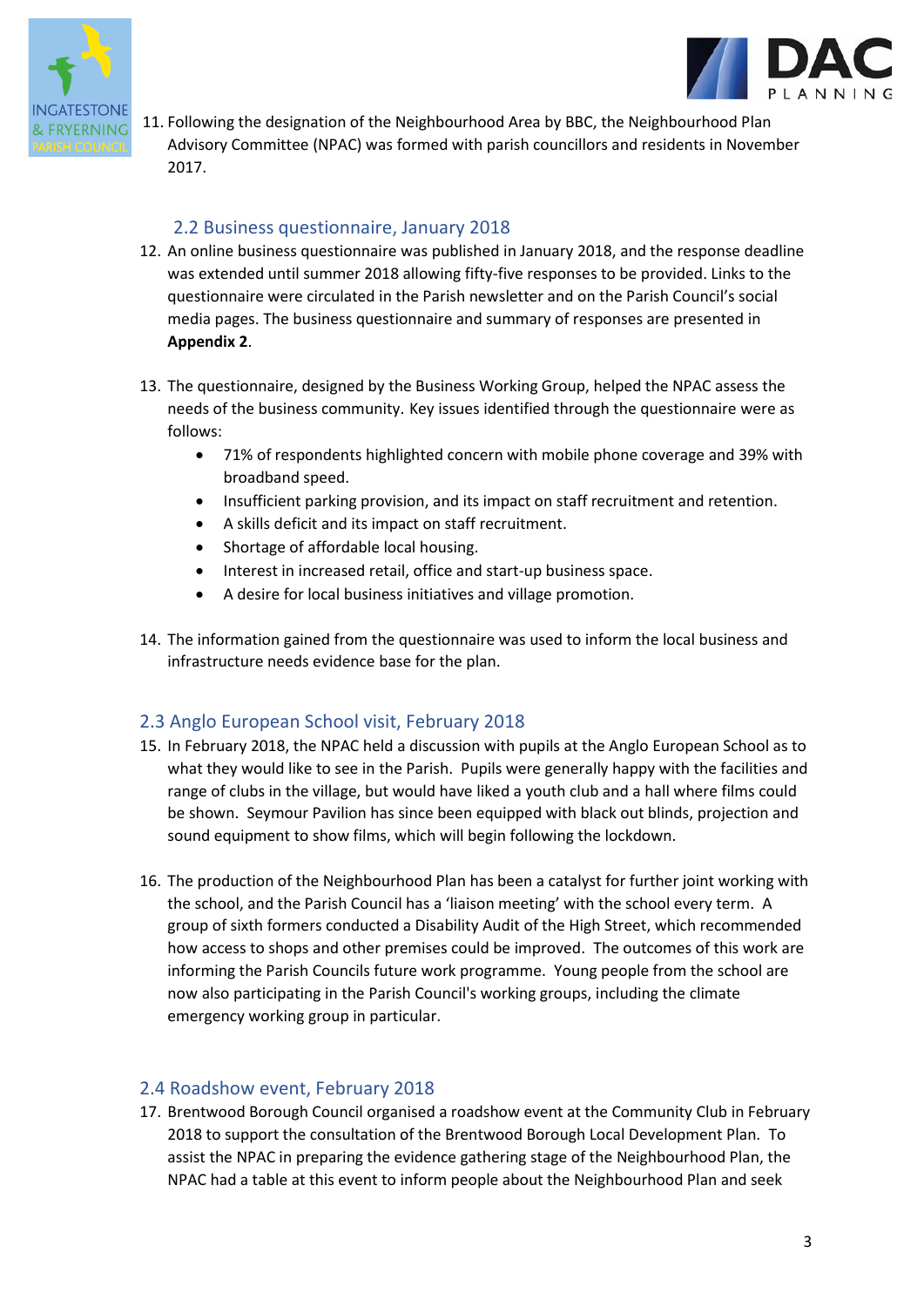



participation in its production. This enabled the NPAC to inform residents in detail about proposed Local Development Plan allocations in the area, and to consider the need for more affordable housing and employment opportunities in the area.

#### 2.5 Household questionnaire, June 2018

- 18. A household questionnaire was delivered along with the Parish newsletter to around 2,300 households in the Parish in June 2018, receiving 369 responses. Links to the online questionnaire were provided in the newsletter and on the Parish Council's website, Facebook and Twitter. Residents were invited to return the completed questionnaire at either the Parish Council offices or the local business Ingatestone Wines. The household questionnaire and summary of responses are presented in **Appendix 3.**
- 19. The questionnaire provided insight for the NPAC into the needs and issues of local residents. Key information identified through the questionnaire was as follows:
	- 61% of respondents own a 3-4 bed property;
	- 45% of respondents travel for work or education in Ingatestone, while 33.6% travel to London for work or education;
	- 57% of respondents travel frequently by car, 55% by foot and 54% by train;
	- Over 75% of respondents rate the doctors surgery as an extremely important service to their quality of life and 58% respondents rate access to the countryside as an extremely important feature to their quality of life;
	- Issues identified through the survey included:
		- o A need for a 3-4 bed property in the next five years;
		- o Demand for affordable housing, housing for first time buyers and smaller dwellings for downsizing;
		- o Support for new development to respect the existing vernacular;
		- o Strong support for development on brownfield sites;
		- o Concern that new housing would impact infrastructure capacity;
		- o A need to conserve natural beauty and protect local wildlife and habitats;
		- o Dissatisfaction with parking provision;
		- o Dissatisfaction with broadband speeds and mobile telephone networks.
- 20. The information gained from the questionnaire was used to inform the local housing needs and infrastructure evidence base for the plan.
- 21. The NPAC worked with the Rural Community Council for Essex (RCCE) to analyse the responses received from both the household and business questionnaires. The RCCE subsequently collated the results and analysis in two separate reports presented in **Appendices 2 and 3**: the Neighbourhood Plan Business Questionnaire Results Report (December 2018) and the Neighbourhood Plan Household Questionnaire Results Report (February 2019). The analysis of responses helped in formulating the vision, aims, objectives and policies contained within the draft IFNP.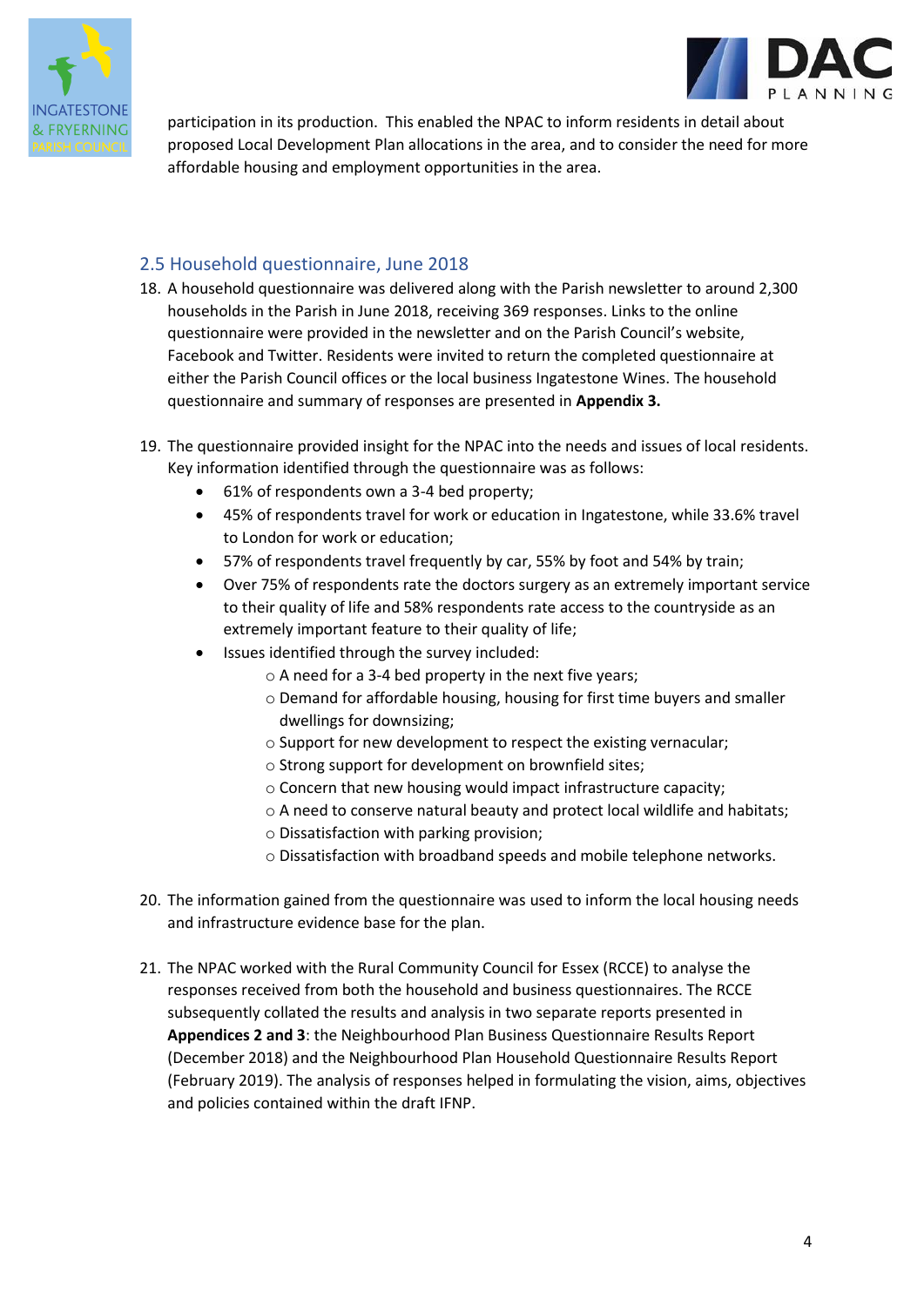



22. To provide additional information and context to the IFNP, a Neighbourhood Plan newsletter supplement was published and distributed to all households in the Parish in June. The newsletter is presented in **Appendix 4**. The newsletter provided links to the online versions of the business and household questionnaires, as well as key issues and evidence for the Neighbourhood Plan.

#### 2.6 'We want your opinion event', Horticultural Show, July 2018

23. The NPAC had a tent at the Horticultural Show in July 2018, where displays on the village boundaries were presented, leaflets on the Neighbourhood Plan were circulated, and questionnaires were available for people to complete. A clip board was used for people to sign up to be informed about developments in the area.

#### 2.7 Public display, September 2018

- 24. Public displays on the draft IFNP were held in the Fryerning Parish Rooms at the local community centre and Ingatestone Library in September 2018. The events provided the opportunity to discuss issues and themes emerging from an early analysis of the household and business questionnaires with residents.
- 25. Around 12 people attended during the 2 hour session on Saturday  $8<sup>th</sup>$  September at Fryerning Parish Rooms. Attendees discussed parking arrangements at the Anglo European School, concern over poor broadband services and mobile connections in Fryering, and development management concerns regarding proposals for refurbishing/re-using some of the smaller properties in the village.
- 26. On Tuesday 11th September the event moved to the Library in Ingatestone, and was held in the evening. Over 20 people attended, providing views on the lack of affordable housing and bungalows, the management of Ingleton House sheltered housing units, speeding and the need for additional traffic speed management arrangements in the village, the need for safer pedestrian crossing areas, demand for a speed limit of 20 mph along the High Street to improve safety, and the width of pavements on the High Street particularly near the Star Public House.

#### 2.8 Social media polls, May/June 2020

- 27. The NPAC conducted two polls on the Parish Council's Twitter page to gain targeted information to support the drafting of environmental policies in the IFNP. The two polls received 21 and 22 votes each. The results of the two polls were as follows:
	- 95.2% of respondents do not own an electric vehicle; and
	- 54.4% of respondents plan on purchasing an electric or hybrid vehicle.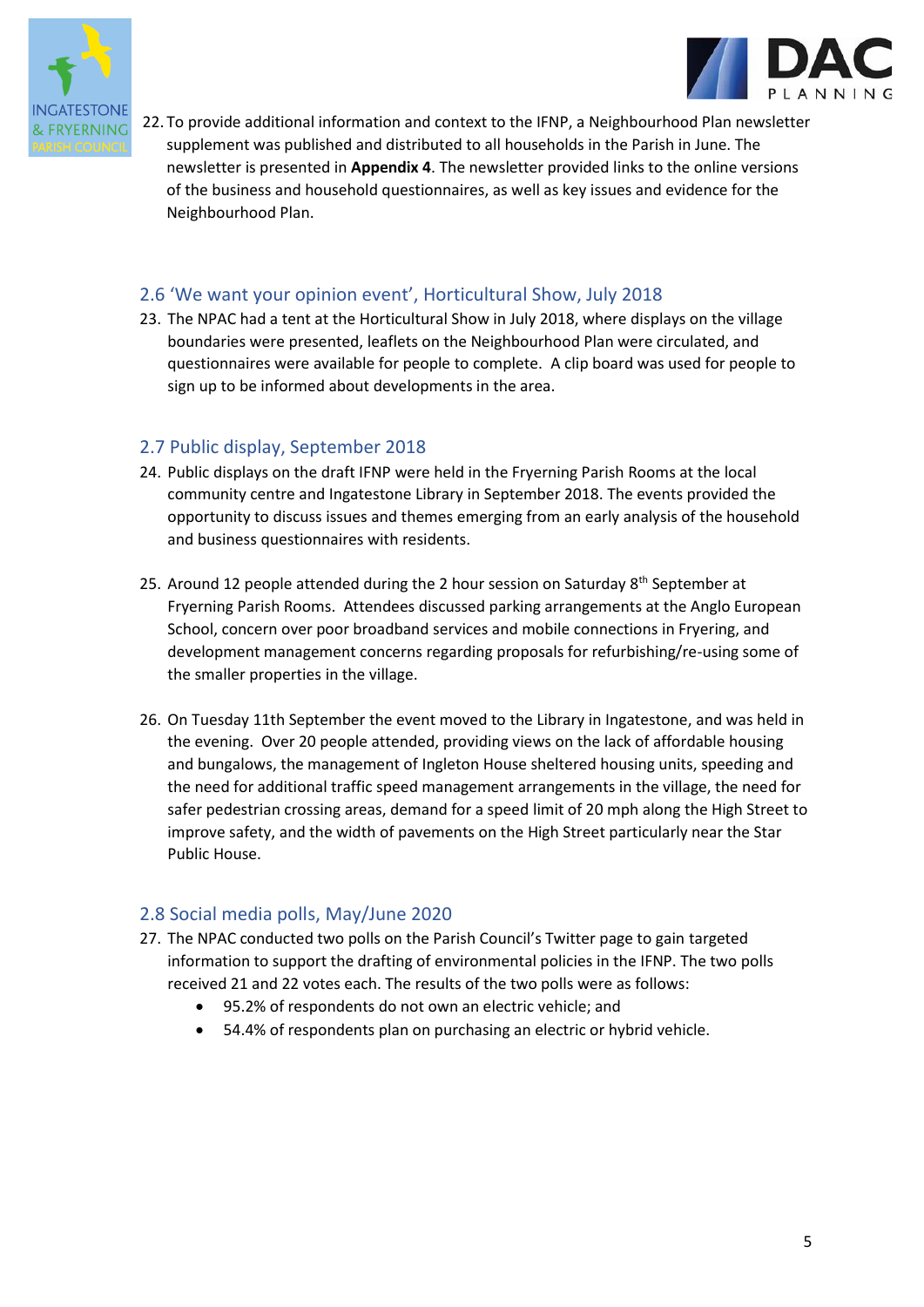



#### 2.9 Regulation 14 consultation, September 2020

- 28. The Regulation 14 consultation was undertaken from  $1<sup>st</sup>$  September 2020 to 31 $<sup>st</sup>$  October</sup> 2020.
- 29. The consultation was advertised through flyers on notice boards throughout the Parish. A leaflet with details on the consultation was distributed to every household and emailed to local business and statutory consultees in the Parish in October. Copies of the Regulation 14 IFNP were available on the Parish Council website, at Seymour Pavilion coffee mornings, Ingatestone library and other community sites prior to the lockdown.
- 30. Councillors attended public gatherings during the consultation period with copies of the draft Plan, including coffee mornings at Seymour Pavilion on the 23<sup>rd</sup> and 30<sup>th</sup> of September, and the 7<sup>th</sup> of October.
- 31. No set questionnaire or consultation questions were included within the Regulation 14 version of the Neighbourhood Plan, instead representations were invited on all parts of the Plan. Representations could be submitted online, on the Parish Council website, by email to the Parish Council clerk, or by post to the Parish Office. A phone number was also provided on the Parish Council website to address any queries.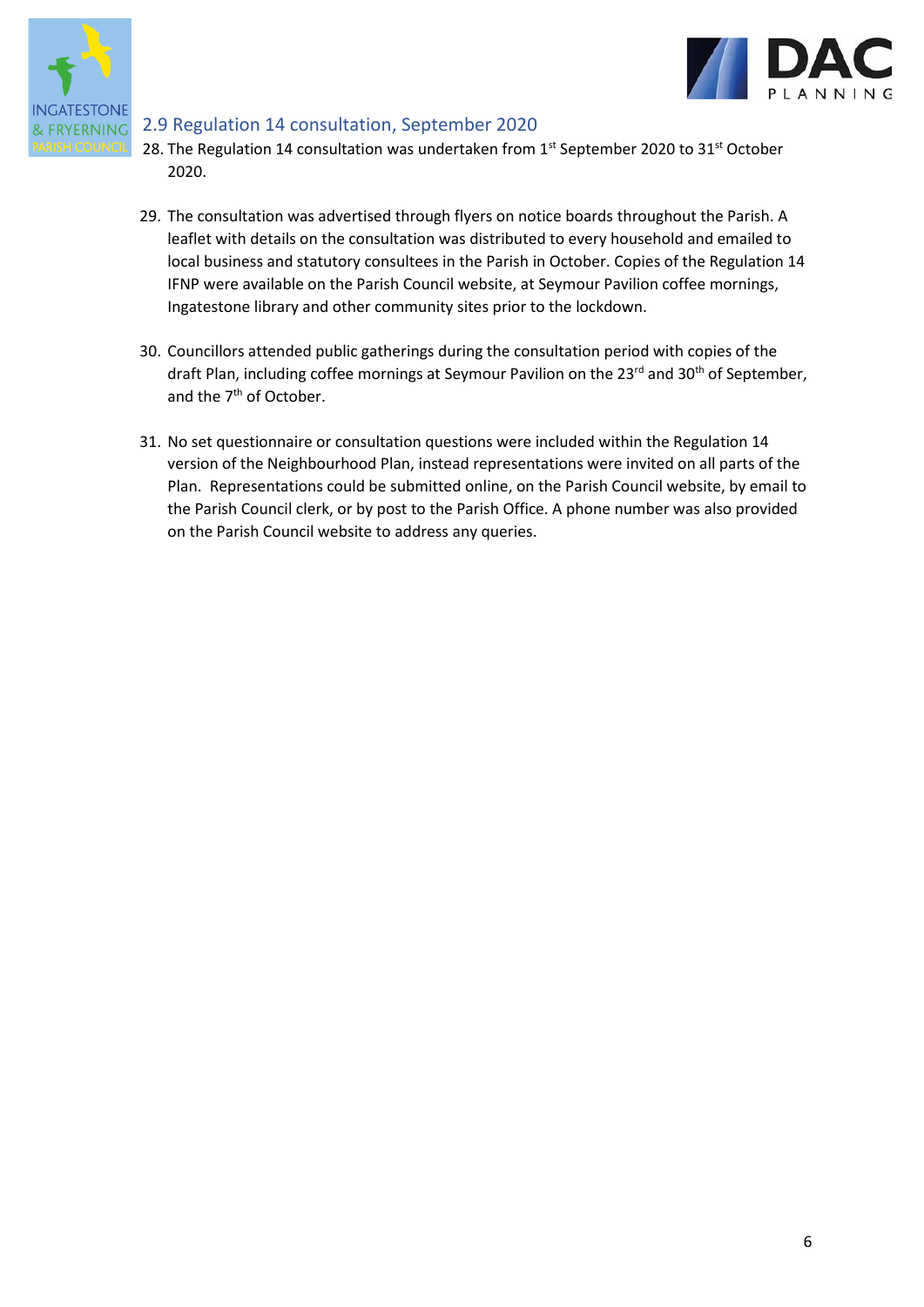





*Flyers displayed in the Parish notifying the public of Regulation 14 consultation.*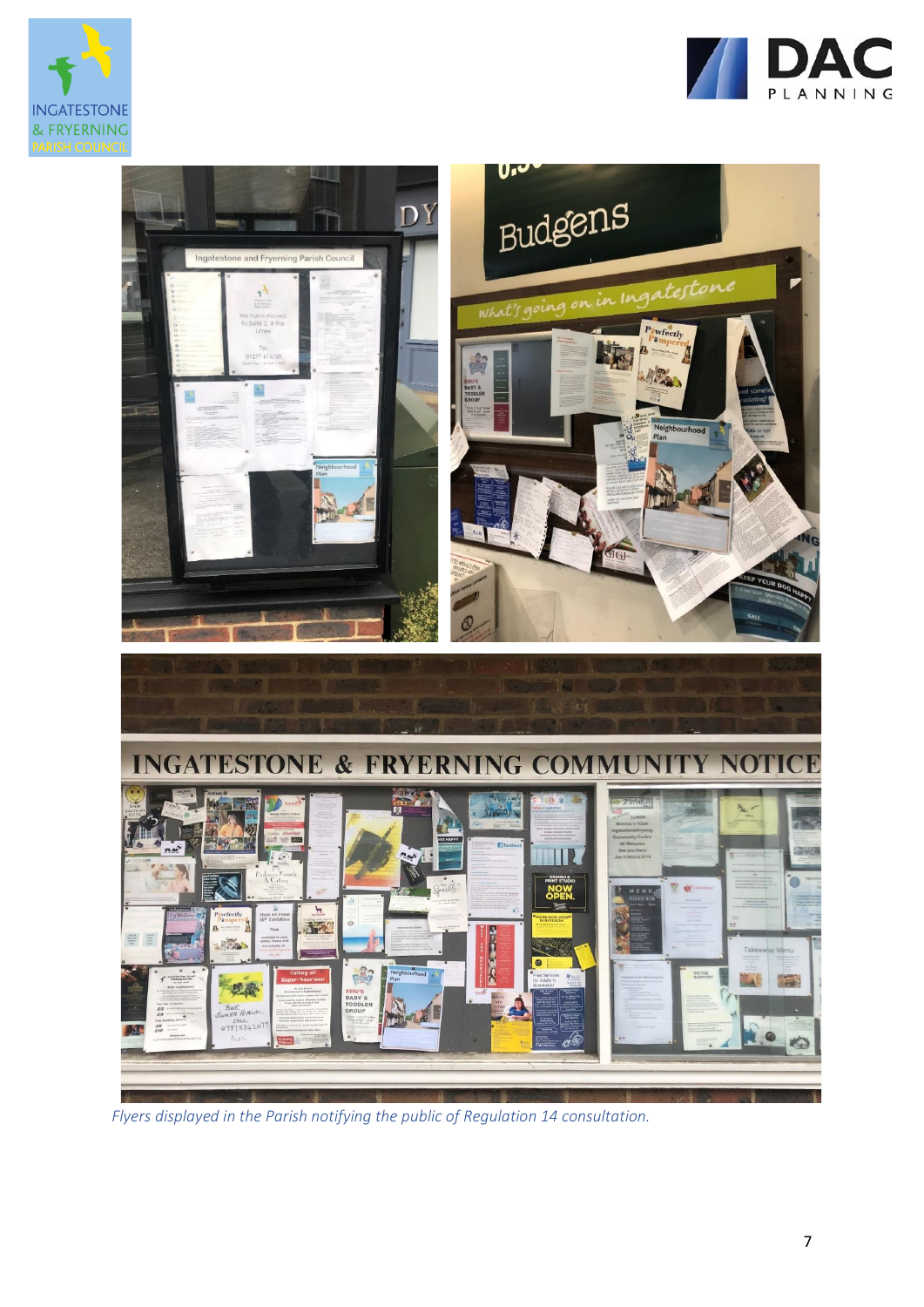





 *Seymour Pavilion coffee morning with residents reading copies of the draft plan, 2020*

- 32. The list of statutory organisations directly consulted for the Regulation 14 consultation are provided in **Appendix 5**. 15 responses were received from residents to the Regulation 14 consultation. Statutory and key stakeholders were notified and informed directly about the consultation by email in a letter presented in **Appendix 6**. Responses were received from the following statutory consultees:
	- Chelmsford City Council
	- Anglian Water
	- Natural England
	- **Essex County Council**
	- Brentwood Borough Council.
- 33. A summary of the responses to the Regulation 14 consultation, and an assessment of each consultation comment by the NPAC is presented in **Appendix 7**. The assessment of consultation responses produced by the NPAC considered if a change was required to the Plan as a result of the consultation comments provided.
- 34. No changes were required to the Plan as a result of consultation comments provided in order to meet the requirements of the neighbourhood plan basic conditions. Where the need for a change to the Plan was identified, the table within **Appendix 7** outlines the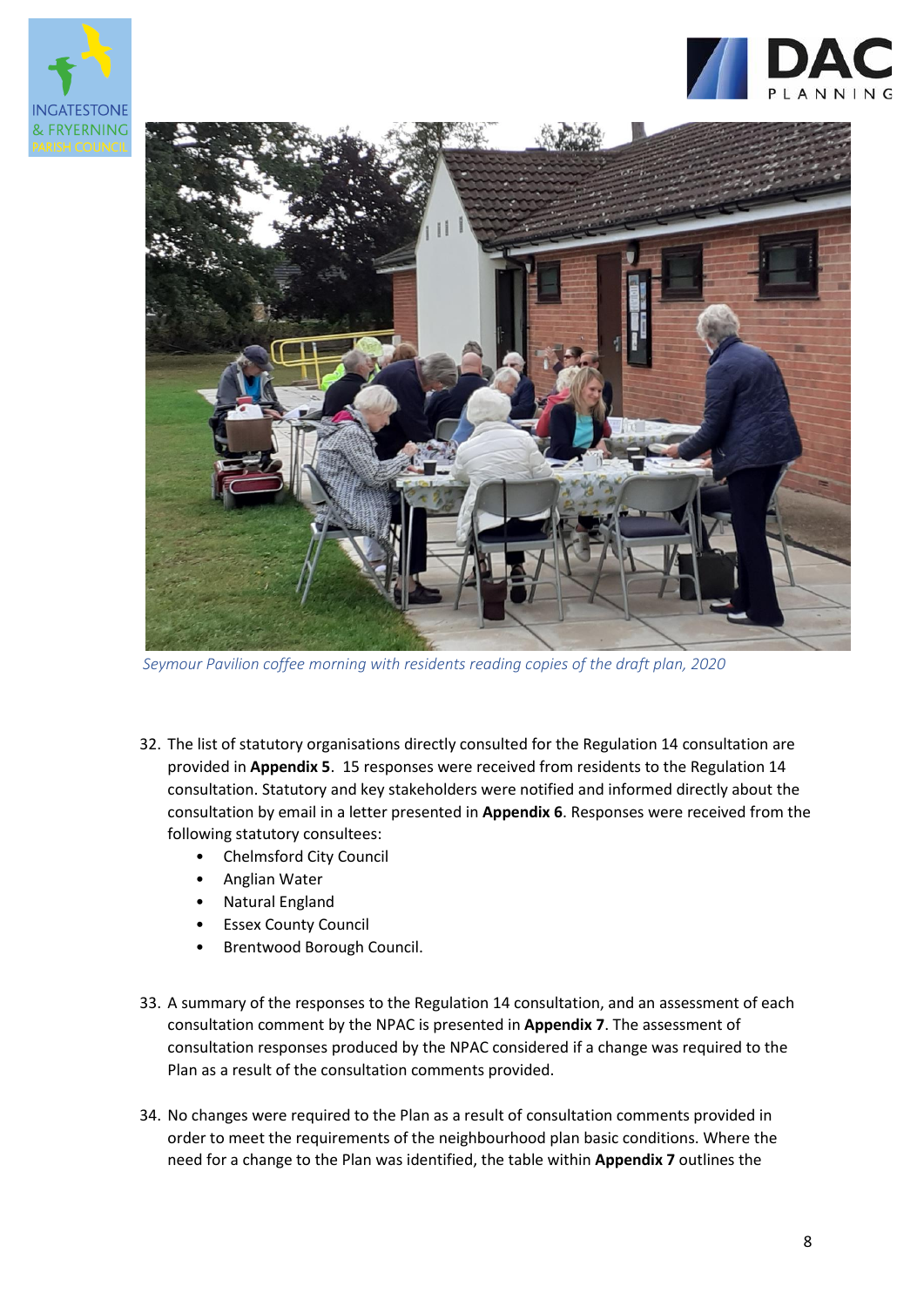

amendments made. The most common issues raised within consultation representations related to:

- Speed limit, speed bumps and traffic signage
- Parking provision
- High Street pavements
- Supporting sustainable and active travel and the provision of pedestrian and cycle paths
- Infrastructure capacity and provision
- Affordable housing need
- Protecting and maintaining the Conservation Area
- Changes to Permitted Development Rights
- Flooding, water drainage and the provision of sustainable urban drainage
- The viability of development
- Accessible and adaptable homes
- Supporting / encouraging homeworking
- 35. A focused consultation with the environmental bodies, consisting of Natural England, the Environment Agency, and Historic England, was undertaken in September 2021 on the SEA-SA Screening Opinion Report. This evidence had not been produced prior to the Regulation 14 consultation, and is required prior to submitting the Neighbourhood Plan to the Borough Council under Regulation 15. All the environmental bodies responded confirming they agreed with the conclusion of the report as outlined in appendix 8.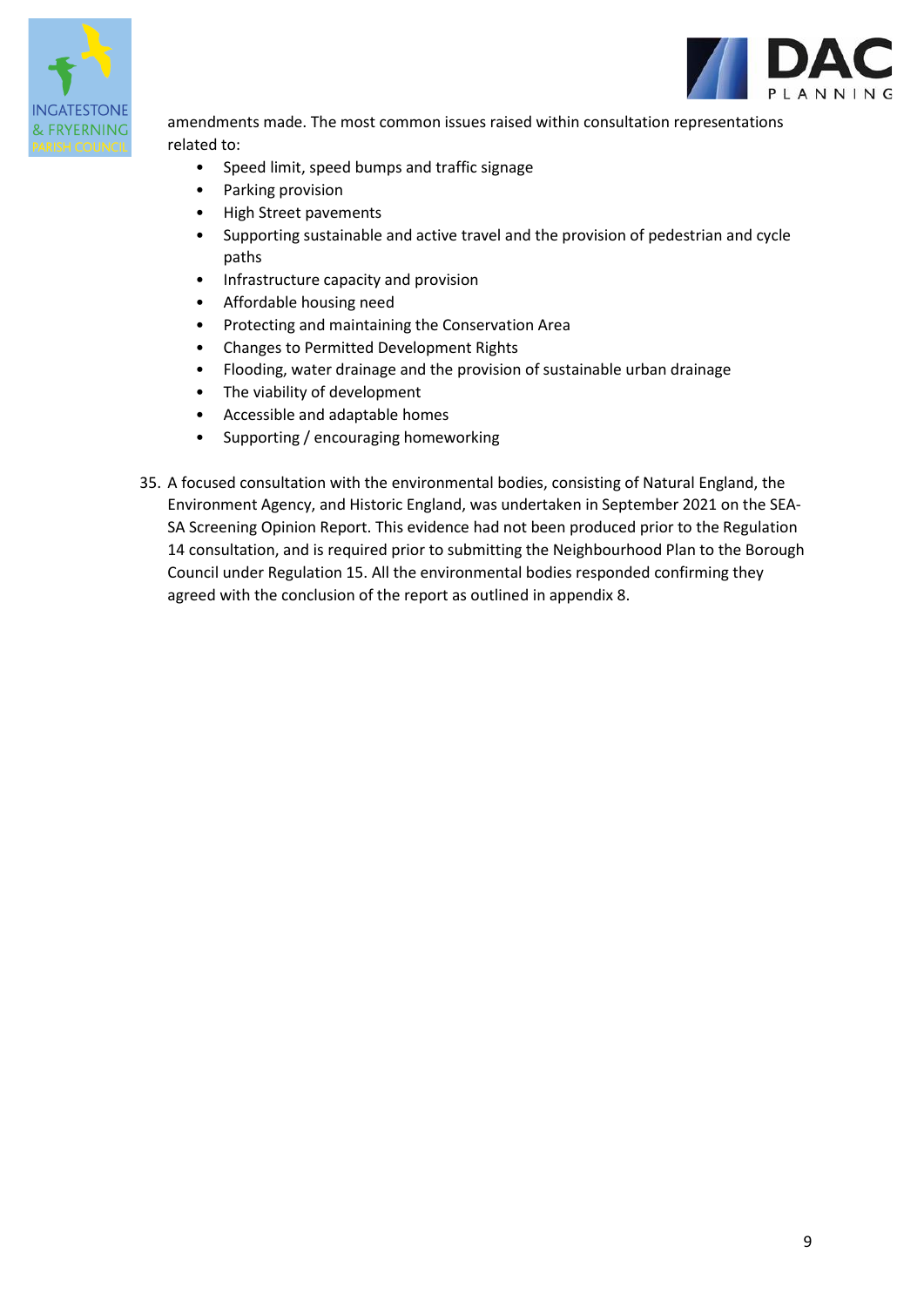



### **FRYERNING 3. Conclusion**

- 36. Throughout all of the consultation and engagement undertaken to inform the production of the draft IFNP, the aim has been to establish:
	- What the community values and wants to preserve;
	- What the community is concerned about and wants to improve;
	- How the community wants to grow; and
	- How the community wants to achieve these outcomes.
- 37. Approximately 132 comments were received to the Regulation 14 public consultation on the draft IFNP. As outlined in section 2.9 above and in **Appendix 7**, changes have been made to the draft IFNP to reflect the consultation comments received.
- 38. The residents of Ingatestone and Fryerning Parish have been provided opportunities since 2017 to participate in and formulate the content of the IFNP. The Neighbourhood Plan has been produced using the extensive information gained through the consultation events and engagement outlined within this Statement and accompanying appendices. This has resulted in the production of a Plan which has been amended and refined throughout the production process as a result of consultation and engagement.
- 39. This Statement demonstrates that the NPAC has, in accordance with the Neighbourhood Planning (General) Regulations 2012 (as amended) and Government guidance, sought the views of residents of the Parish and beyond through effective public consultation and engagement. Through this process, the production of the IFNP has comprehensively taken account of the views of stakeholders within the Parish and beyond.